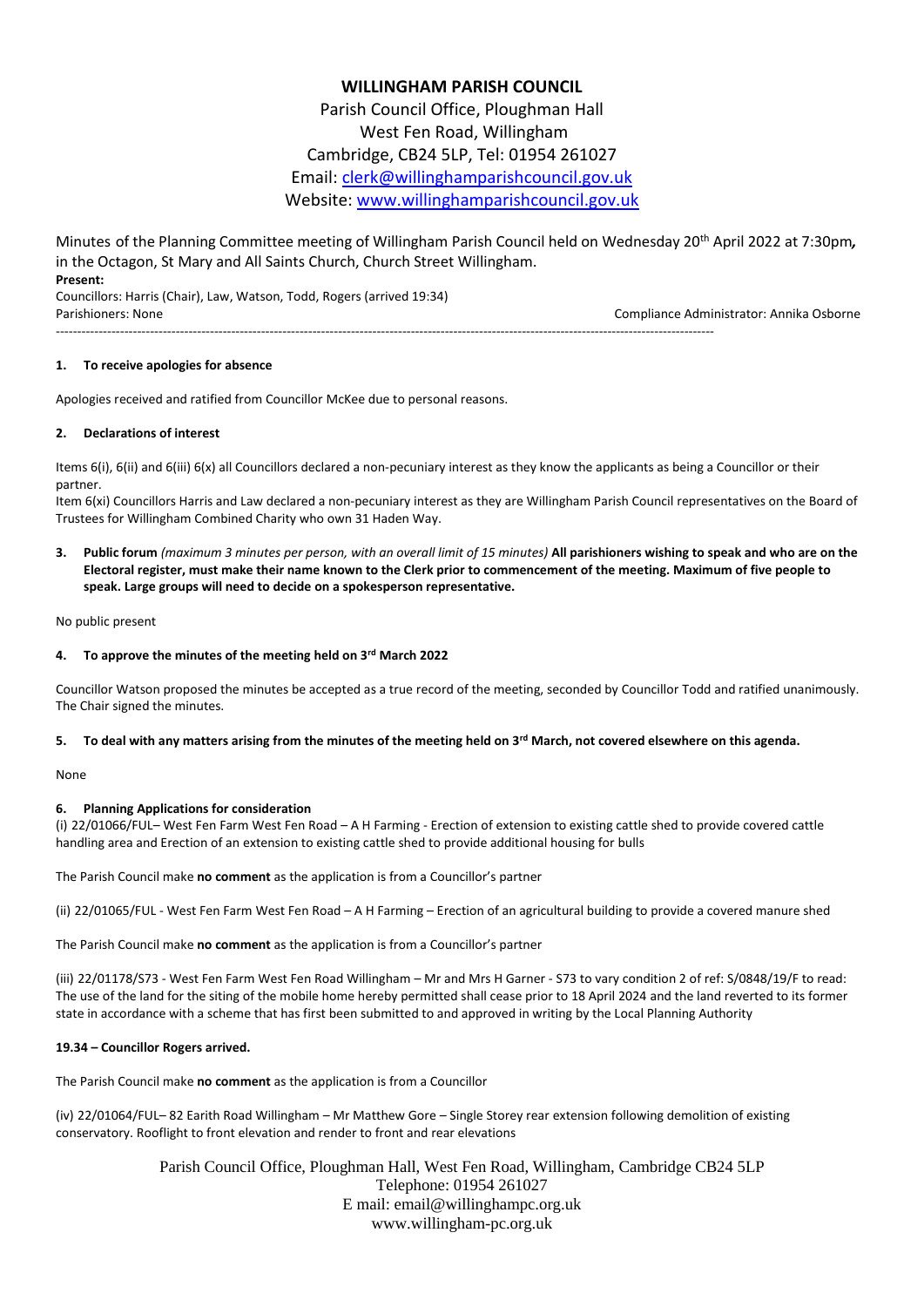Councillor Law proposed the Council support the application, seconded by Councillor Watson and **ratified** unanimously.

(v) 22/01131/S73 – Avalon Eco Farm Meadow Road Willingham – Christine Hertoghe – S73 removal of condition 8 (passing place) of prior approval application 21/01820/PRI03Q (prior approval for change of use of agricultural building of 2 No. dwellinghouses (class C3))

Councillor Law proposed the Council make no recommendation, seconded by Councillor Watson and **ratified** unanimously.

(vi) 22/01213/HFUL– 7 Aspinalls Yard Willingham – Mr and Mrs A Grindling – Single storey rear extension

Councillor Todd proposed the Council support the application, seconded by Councillor Watson and **ratified** unanimously.

(vii) 22/01490/PRIOR – Land adjacent to 2 Millfield Willingham - Millen Homes Limited – Change of use of existing barn to 1 No. dwellinghouse (Class C3)

Councillor Harris proposed the Council object to the application as it is outside the village envelope, due to the property being situated in the highest flood risk area, level 3, the site plan does not show the ownership of the adjacent land as in the previous application S/1376/19/OL for three houses which was refused and it does not comply with Highways requirement for a 2m x2m visibility splay to ensure safe exit from the site. Seconded by Councillor Todd and **ratified** unanimously

(viii) 22/01253/FUL – 130 Farm Shop Station Road Willingham – c/o Bushel Box Farm Shop – Relocation of farm shop, cold storage, delivery and packing facility to new facility on the farm, construction of new building to provide a farm shop, cold storage, packing area, delivery area cafeteria, admin area, outside seating and increased parking, existing area will revert to general farm usage

Councillor Harris proposed the Council support the application, seconded by Councillor Law and **ratified** with three votes in favour and two abstentions.

(ix) 22/01286/HFUL - 87 Saxon Way Willingham Cambridgeshire – Messrs Unwin - Demolition of existing conservatory. Single and two storey rear extension

Councillor Law proposed the Council make no recommendation, seconded by Councillor Todd and **ratified** unanimously.

(x) 22/01334/HFUL – The Bungalow Hygate Farm West Fen Road – Mr Simon Clark – Single storey front and side extensions and raising of ridge height to create first floor with rear dormer, front roof lights and balcony.

The Parish Council make **no comment** as the application is from a Councillor.

(xi) 22/01407/FUL – 31 Haden Way Willingham – Manor Farm Land Ltd – Erection of two detached dwellings and garages along with associated landscaping and infrastructure.

Councillor Harris proposed the Council object to the application, reiterating previous objections to application S/3664/19/FL including that the site remains very restrictive, the application does not have access rights to the footpath, the development is outside the village envelope, road access is reliant on the purchase of land from others, there will be a loss of privacy as the development will overlook neighbouring properties, nature conservation as there are known to be badgers and bats on neighbouring land and due to the concerns which have been previously raised by Highways. Seconded by Councillor Law and **ratified** unanimously.

#### **7. Planning Appeals for consideration**

(i) 21/04068/FUL – Land North East of 155 Rampton Road Willingham – Mr Luke Crisp – APP/W0530/W/21/3288507 – Demolition of redundant agricultural building and erection of two dwellings with associated development (amendments to application 21/02578/PRI03Q)

Councillor Harris proposed the Council object to the appeal as the application is outside the village envelope and encroaches on open countryside. The Council consistently object to residential development outside the village envelope but accepts that conversion of redundant buildings has to be allowed. This class Q prior approval insists on no material change to the existing building except for doors, windows etc. and that the external dimensions cannot extend beyond those of the existing building. This application for demolition and reinstatement clearly goes against that principle and is against the ideology that Permitted Development rights were to retain existing structures in the countryside which were otherwise not in use. The previous approval was in keeping with the rural character of the countryside and maintained this principle. An application for a new residential development outside the village framework would have been strongly objected to. The class Q application appears to be a device for this application which undoubtably would have been refused as a stand-alone application. Seconded by Councillor Todd and **ratified** unanimously.

#### **8. Planning application for information only**

Parish Council Office, Ploughman Hall, West Fen Road, Willingham, Cambridge CB24 5LP Telephone: 01954 261027 E mail: email@willinghampc.org.uk www.willingham-pc.org.uk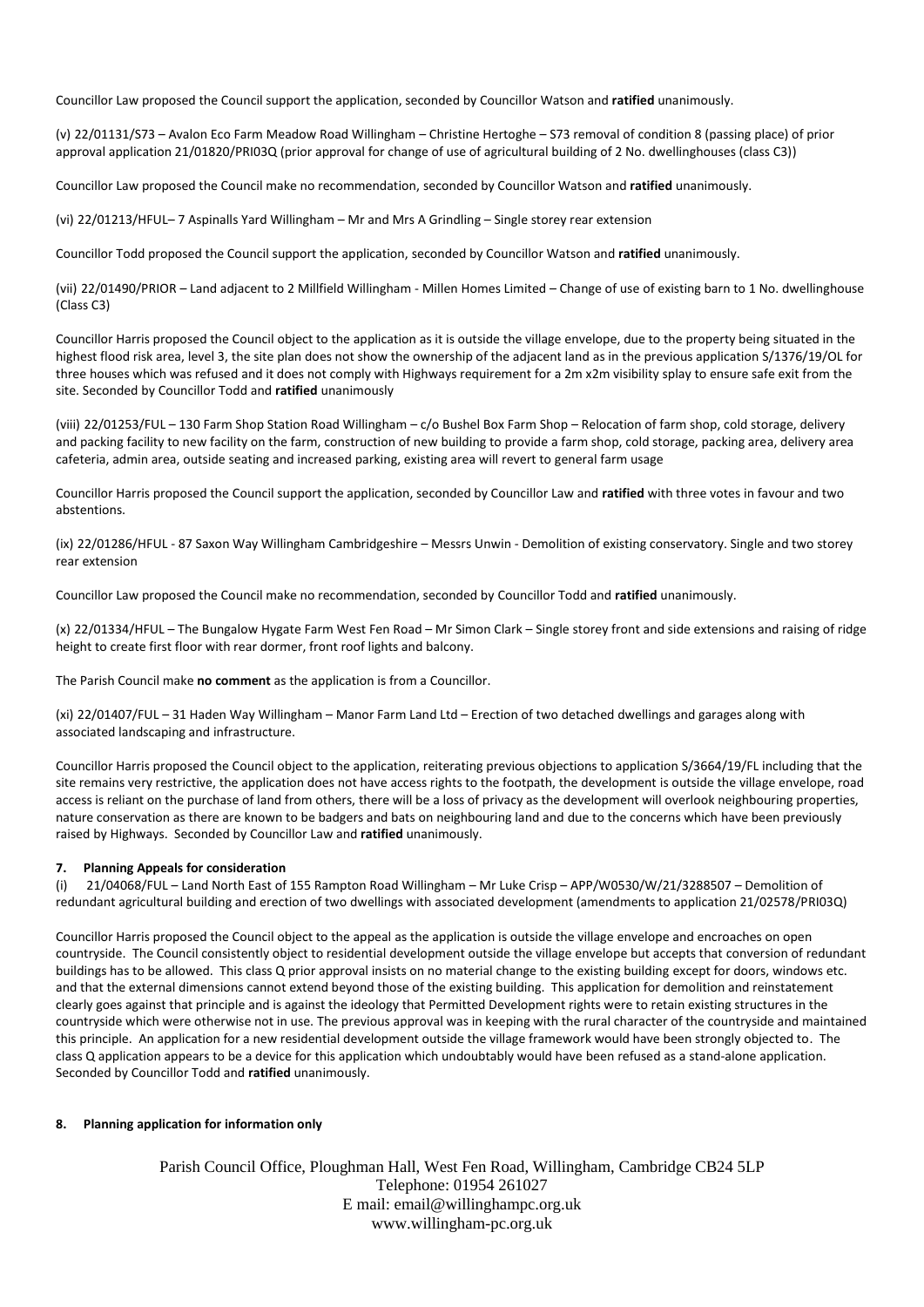(i) 20/02142/OUT – Northstowe Phase 3B Station Road Longstanton – outline planning application for the development of Northstowe Phase 3B comprising of 1,000 homes, a primary school, secondary mixed-use zone (with retail and associated services, food and drink, community, leisure, employment and residential uses) open space and landscaped areas, engineering and infrastructure works, with details of appearance, landscaping, layout, scale and access reserved. Application accompanied by environmental statement. Noted

(ii) 21/02770/NMA2 – 5 Station Road Willingham – Mr David Langdon – Non material amendment of planning permission 21/02770/HFUL (Removal of existing single story front extension, renew windows apply render to the lower section of the front of the house and cedar cladding to the top section) Change a smaller front window to a larger window to match the others on the front of the house, make an existing side window deeper and add in an obscured ensuite window and lock up an old toilet window all on the same north side elevation Noted

(iii) 21/01820/CONDA – Avalon Eco Farm Meadow Road Willingham – Christine Herthoge – Submission of details required by condition 2 (contamination) 5 (surface water and foul water drainage) and 7 (scheme of biodiversity enhancement) of prior approval application 21/01820/PRI03Q

Noted

(iv) 21/04538/NMA1– 8 Westmeadow Close Willingham – Ms Laurence Millard – Non-material amendment of planning permission 21/04538/FUL (conversion and single-story extension to the existing garage to form an annex ancillary to the main house) change from vertical timber external cladding to horizontal hardy board Noted

(v) S/3032/16/CONDA – 17-19A Green Street Willingham – E Garner and Sons – Submission of details required by conditions 8 (Contractor's arrangements), 9 (Contamination), 10 (Arboricultural impact assessment and tree protection strategy) and 15 (Traffic management plan) of outline planning permission S/3032/16/OL Noted

## **9. To receive update following Needingworth Liaison Committee Meeting on 11th April 2022**

Councillor Harris provided an update on the Needingworth Liaison Committee Meeting on 11th April 2022 advising questions were raised about the access from West Fen Road and cycle access, a right of way will be added around the perimeter. Birds are thriving in the area and work is going according to plan and is on target to finish in 10 years even with the additions. In due course the existing car parks will close as the new one opens.

#### **10. Correspondence**

- (i) To receive and consider any response to the following TTROs:
	- a. TTRO Meadow Road Willingham Burmor Construction Short Form s278 works to form temporary access into site for 25 Nr New Dwellings at Belsar Farm Willingham CB24 5JL – Planning reference 21/00146/S73 Noted, no comments were made
	- b. TTRO Willingham Road Over Sunbelt Rentals to provide safe working area for engineers to access telegraph poles in order to provide fibre overhead cabling ROAD CLOSURE

Noted, no comments were made

c. TTRO – Hempsell Road/Meadow Road – Essential highway maintenance Noted, no comments were made

- (ii) To receive correspondence and consider response in relation to the adoption of Waterbeach local neighbourhood plan Noted, no comments were made
- (iii) To receive correspondence and consider response in relation to the Greater Cambridge Housing Trajectory and Five year Housing Land Supply Report published – Housing Trajectory Briefing Note 2022 Noted, no comments were made
- (iv) To receive correspondence and consider response in relation to the Westmere Site Noted, no comments were made
- (v) Any Other Correspondence
	- a. Notification of submission of draft Haddenham and Aldreth Neighbourhood plan This was noted and no comments were made
	- b. Correspondence between parishioner and District Council regarding possible planning infringement at Haden Way development copied to Parish Council This was noted and no comments were made

Parish Council Office, Ploughman Hall, West Fen Road, Willingham, Cambridge CB24 5LP Telephone: 01954 261027 E mail: email@willinghampc.org.uk www.willingham-pc.org.uk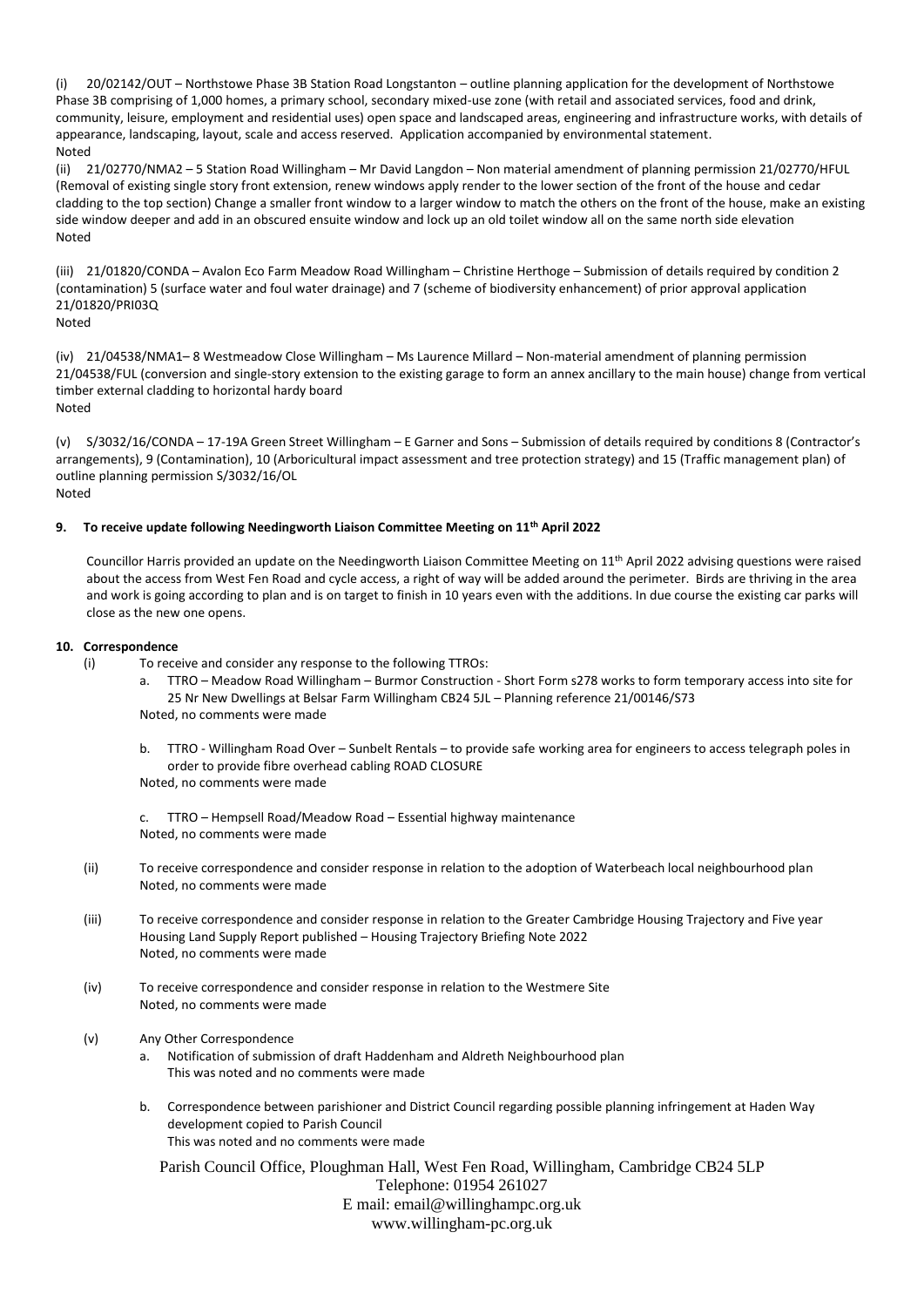### **11. Items for future meetings**

APP/W0530/X/22/3296246 for reference 22/00455/CLUED – Blackberry Barn 4 Over Mereway Willingham Cambridge – Certificate of lawfulness under s191 for the continued use of land as domestic garden – Mrs Carole Jakes

### **12. To decide date of next meeting.**

To be decided

Meeting closed at 20.20